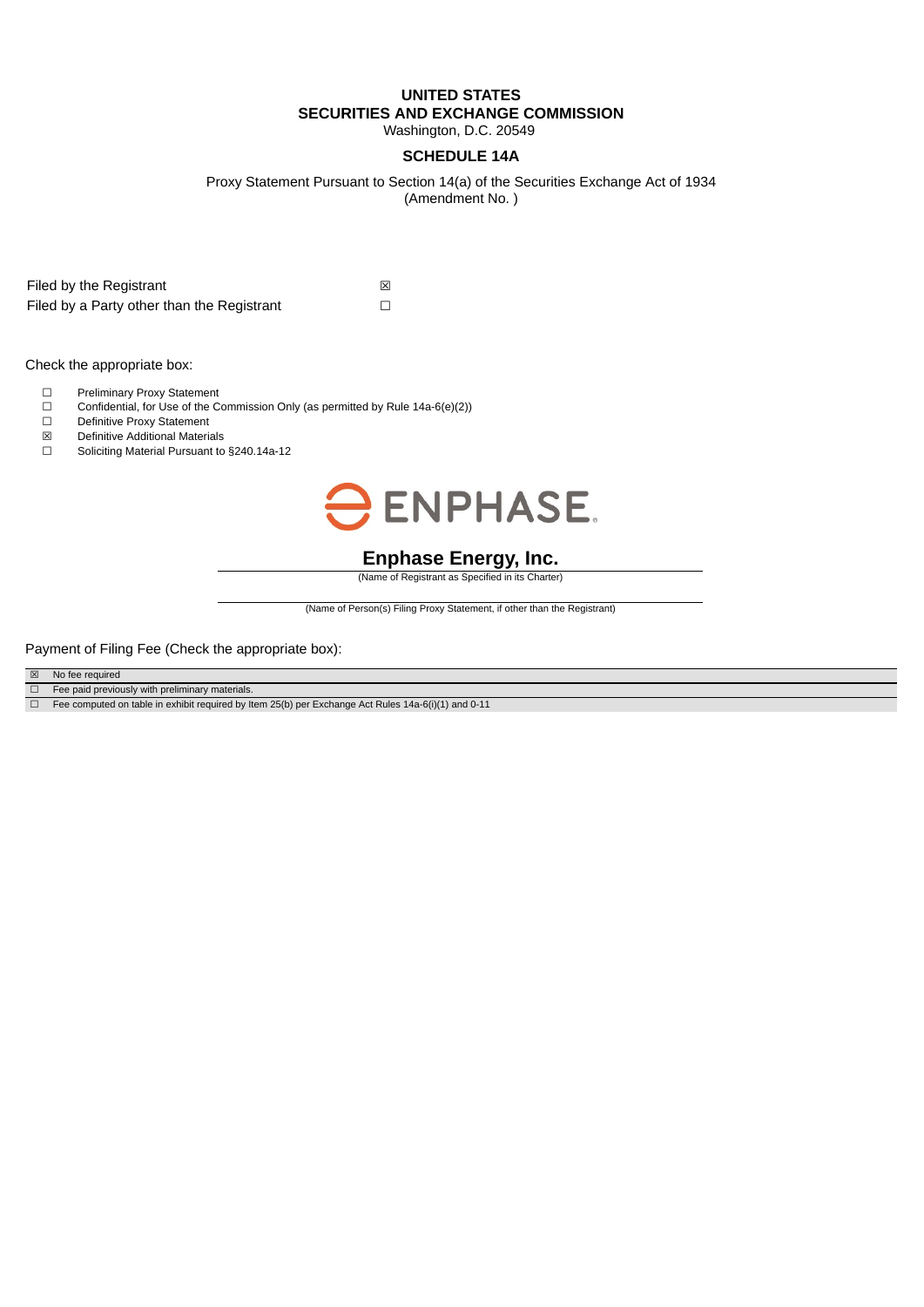

## **ENPHASE ENERGY, INC.**

47281 Bayside Parkway Fremont, CA 94538 (707) 774-7000

## **SUPPLEMENT TO THE PROXY STATEMENT FOR THE ANNUAL MEETING OF STOCKHOLDERS**

To Be Held On May 18, 2022

This supplement (the "Supplement"), dated May 9, 2022, supplements the definitive proxy statement on Schedule 14A (the "Proxy Statement") of Enphase Energy, Inc. (the "Company") dated April 8, 2022 and made available to stockholders in connection with the Annual Meeting of Stockholders to be held on May 18, 2022 (the "Annual Meeting"). Except as specifically supplemented by the information contained herein, all information set forth in the Proxy Statement continues to apply and should be considered in voting your shares

The Company is making available this Supplement to the Proxy Statement to provide further context into the rationale of the Compensation Committee of the Board of Directors (the "Compensation Committee") in determining compensation for the Company's named executive officers ("NEOs") for 2021, including the Chief Executive Officer ("CEO"), and the design of short- and long-term incentive compensation arrangements as it relates to your vote on Proposal 2 (Advisory Vote on Executive Compensation) of the Proxy Statement.

The Compensation Committee takes seriously its role in overseeing, designing and approving the compensation of the Company's NEOs, including the CEO. The Company's commitment is to an enduring structure that drives stockholder value while attracting and retaining the best talent for the long term. The Company believes its pay-for-performance philosophy and practices are firmly aligned with stockholder value and has contributed to the long-run success of the Company. The Company has received 92% or more support from stockholders on executive compensation for the last three years.

The Company specifically requests that you vote,

*FOR Proposal 2,* the approval, on an advisory basis, of the compensation of the Company's NEOs for the following reasons:

- All long-term incentive ("LTI") and short-term incentive ("STI") plans were tied to Annual Company Goals, which were "SMART" (specific, measurable, achievable, relevant and time-based) goals, that were rigorous, formulaic, substantially uncertain to be achieved when they were set, and aligned with creating long-term stockholder value;
- The 2021 STI compensation plans were all performance based, and LTI compensation plans were 40% time-based and 60% performance-based. For all employees other than the CEO, the performance-based portion was weighted 40% on Company performance and 20% on individual performance; for the CEO, 60% of the performance-based portion was based on the Company's performance;
- Despite the Company's strong performance in 2021 growing revenue by 78 percent from the prior year, maintaining favorable non-GAAP gross margins above 40%, as well as stellar performance in product quality and customer service, both the STI and LTI were paid out below target, at between 57% to 72% in STIs and at between 50.0% to 66.7% for performance-based LTIs; and
- The increase in the size of the CEO's LTI compensation, which was 60% performance-based and 40% time-based vesting, was appropriate given that the Company continued strong revenue growth and was maintaining non-GAAP gross margins above 40% despite the COVID-19 pandemic, the rapid growth of its stock price by over 15,000% and market capitalization by 20,000% from September 5, 2017 to December 31, 2020 after the CEO had been appointed, its inclusion in the S&P 500 index, and the CEO's strategic value to the Company.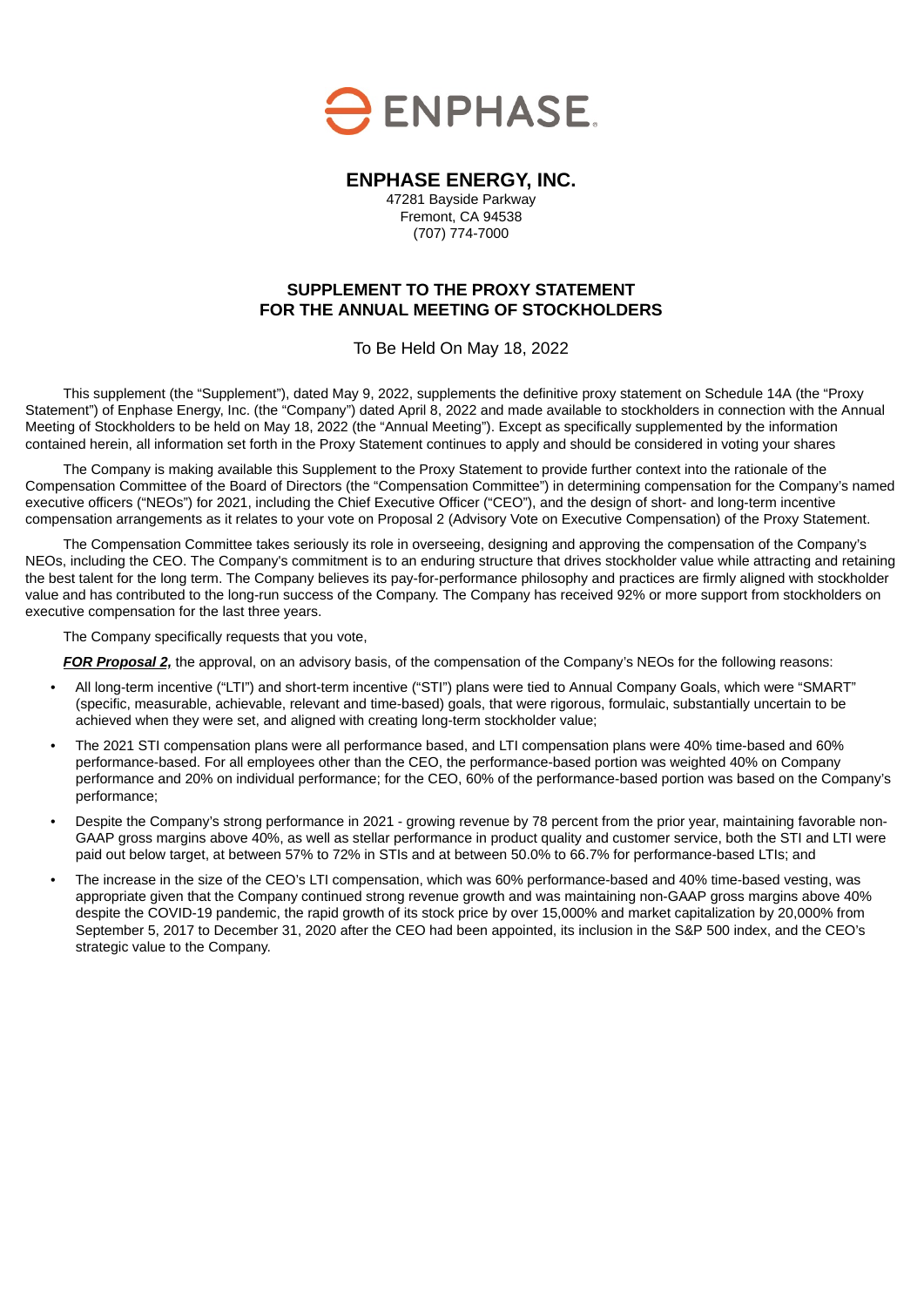#### **All LTI and STI plans were tied to the Company's Annual Goals, which were "SMART" goals**

All goals established for the Company and for individuals, including the CEO and the NEOs, were "SMART" goals – specific, measurable, achievable, relevant and time-based. Using the SMART format ensured consistency in the quality of the goals and allowed the Company to accurately measure and report achievement against each goal. Each goal was assigned a number of points out of a possible 120 points that could be earned (including 20 points for stretch goals). Each goal was either binary (meaning achieved or not) or was based upon specific targets defined for 100% achievement and 0% achievement ("Scaled Goals"). For binary goals, all points for the goal were earned if the goal was achieved; all points were lost if not achieved. For the Scaled Goals, if the 100% target was achieved, then all points assigned to that goal were earned, and if less than the 100% target was achieved, a linear interpolation between the two targets would determine the actual number of points earned.

#### The Annual CEO Goals were defined as the Company's Annual Goals, which were rigorous, formulaic and aligned with creating **long-term stockholder value**

The CEO's annual goals were considered the Company's annual goals and served as the foundation for all LTI and STI plans, including for the NEOs. In 2021, the CEO's annual goals were determined and set in January 2021 and were forward looking (the "Annual CEO Goals"). The Annual CEO Goals formed part of the LTI plan: 40% of the plan was time-based, vesting over two years; 40% of the plan was based upon achievement of the Annual CEO Goals, vesting in one year; and 20% of the plan was based upon achievement of individual annual goals, vesting in one year. The Compensation Committee believed that based upon the difficulty of achieving the goals, the short-term nature of the outlook of the industry, and the desire to continue to accelerate growth, that a one-year vesting period for performance tied to the achievement of forward-looking targets was appropriate.

There were 49 Annual CEO Goals, including three stretch goals that fell within 10 categories, for a maximum possible score of up to 120 points, as set forth in the table below. The number of points assigned to each category was based upon the Company's priorities. Once approved by the Compensation Committee and the Board of Directors in January 2021, the Annual CEO Goals and the Quarterly CEO Goals (as defined below) and their respective targets could not be and were not altered, even if market or business conditions changed, or priorities of the Company were reset. As discussed above, except for goals that had binary targets, each goal was assigned a 100% achievement target down to a 0% achievement target, with linear interpolation between the two targets that determined the actual achievement score. The goals were set to be aggressive and rigorous, but attainable with significant skill and effort, as can be seen by the final achievement scores set forth in the table below. At the time that the goals were set, the Compensation Committee and Board of Directors believed that they were substantially uncertain to be achieved.

| <b>Annual CEO Goals Category</b> | <b>Maximum Points Assigned to</b><br>the Category of Goals | Number of Goals in the<br>Category | <b>Actual Points Achieved on</b><br><b>Annual CEO Goals</b> |
|----------------------------------|------------------------------------------------------------|------------------------------------|-------------------------------------------------------------|
| <b>GROW REVENUE</b>              | 39                                                         | 8                                  | 26.46                                                       |
| PROFIT BEFORE TAXES              | 18                                                         | 6                                  | 9.39                                                        |
| <b>NEW PRODUCTS</b>              | 18                                                         | 11                                 | 8.42                                                        |
| <b>INNOVATION</b>                | 5                                                          | 5                                  | 4.02                                                        |
| <b>OPERATIONS</b>                | 6                                                          | 6                                  | 2.93                                                        |
| <b>OUALITY</b>                   | 10                                                         | 4                                  | 5.88                                                        |
| <b>EASE OF DOING BUSINESS</b>    | 11                                                         | າ                                  | 11.00                                                       |
| <b>HUMAN RESOURCES</b>           | 5                                                          |                                    |                                                             |
| <b>MARKETING</b>                 | 6                                                          | 4                                  | 3.72                                                        |
| MERGERS & ACQUISITIONS           |                                                            |                                    | 2.00                                                        |
| <b>TOTAL:</b>                    | 120                                                        | 49                                 | 73.82                                                       |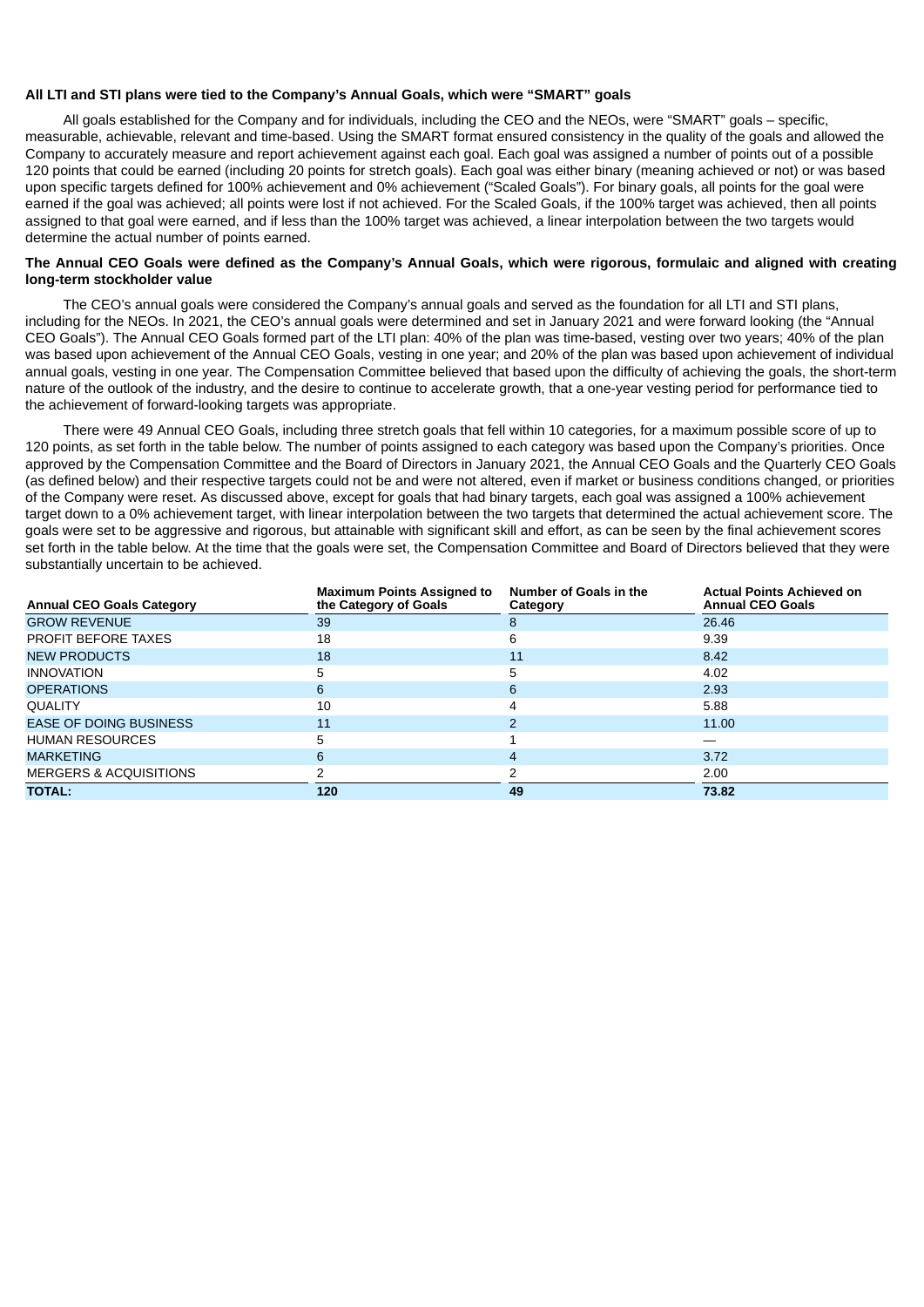Below are additional details about the goals in each of these categories.

- **Grow Revenue**. The Grow Revenue category included 8 goals with a possible total of 39 points. 10 out of the 39 points were assigned to a goal to grow Company revenue by 62% to \$1.255 billion in 2021. The 100% target was set at \$1.255 billion and the 0% target was set at \$774 million. An additional 10 points were assigned to a stretch goal to further grow revenue to \$1.508 billion in 2021, with 100% set at \$1.508 billion and 0% at 1.255 billion. The Company grew revenue to \$1.382 billion in 2021, earning 10 out of 10 points for the Grow Revenue category and 5.03 points for the stretch goal. Other goals within the Grow Revenue category related to growing revenue for storage by 250% year-over-year and for other products and in various geographies. However, while the Company's overall revenue grew by a stellar 78% in 2021 from 2020, the CEO did not reach 100% of the targets set for the other revenue goals during the year and therefore scored only 26.46 out of the possible 39 points in the Grow Revenue category.
- **Profit Before Taxes ("PBT")**. The PBT category included 6 goals with a possible total of 18 points, which goals related to maintaining favorable non-GAAP gross margin above 40%, limiting non-GAAP operating expenses to 15% of revenue, growing non-GAAP PBT, growing non-GAAP diluted earnings per share by 49% and growing cumulative adjusted free cash flow. While the CEO met and exceeded the Company's publicly disclosed baseline financial operating model with respect to 35% non-GAAP gross margin and 20 percent non-GAAP operating income, he did not achieve the 15 percent non-GAAP operating expenses goal, which was a binary target worth 5 points. The CEO earned 1.39 out of 5 points for a stretch target relating to further improving non-GAAP gross margin. Accordingly, the CEO scored a total of 9.39 points out of 18 in the PBT category.
- **New Products and Innovation**. These two categories of goals were complementary to each other. The New Products category had 11 goals for a possible total of 18 points for introduction of certain new products or product versions, with targets set based upon specific milestones. The Innovation category had 5 goals for a possible total of 5 points that were primarily binary for development on new technologies and future products. The CEO scored 4.02 out of 5 on the Innovation goals for completing feasibility analyses on future technologies and development on the ASIC; while he scored 8.42 out of 18 on the New Products goals for introducing the Ensemble™ 1.5 energy management system, but did not meet product schedules for portable energy system and paused introduction of other products to improve certain technology and features within the products that would be beneficial to customers. As previously mentioned, targets could not be revised once set in January 2021, even if failure to meet the goal was due to reprioritization or change in strategy.
- **Operations**. The Operations category had 6 goals for a possible 6 points related to security and product cost improvement, with targets tied to specific milestones, dollar values and percentages such as reducing microinverter system cost by 16% year-over-year. The CEO was successful in implementing various cyber security controls, data warehousing and certain product security releases; however, he scored 2.93 out of 6 on these goals in part due to supply chain constraints because of the continuing pandemic and related periodic factory shutdowns which impacted the ability to reduce microinverter and storage system costs.
- **Quality and Ease of Doing Business**. These two categories focused on the Company's customer experience. The Quality category had 4 goals for a possible total of 10 points related to improving the defective parts per million ("DPPM") for microinverter, battery and other products, with specific DPPM targets for each quarter and for the entire year such as reducing defect parts per million by 25% year-over-year. The Ease of Doing Business ("EODB") category had 2 goals for 11 points related to customer service initiatives, with targets set at improving worldwide net promoter score ("NPS") to 64% for the year, for establishing a field service team that had at least a 60% NPS, and 24 x 7-hour customer service infrastructure, each with specific milestones and NPS targets each quarter. The CEO achieved 5.88 out of 10 possible points on the Quality goals by improving the microinverter DPPM and the system controller DPPM targets but did not meet the other product DPPM targets due to the aggressive nature of the targets. The CEO scored 11 out of 11 possible points on the EODB goals for exceeding the NPS targets and establishing a 24 x 7-hour customer service team.
- **Human Resources**. The Human Resources category had a possible 5 points and 1 goal. The 100% target was set at improving employee engagement (as measured through a survey with numerical metrics) by 25% as compared to 2020 and 0% of the goal was achieved if employee engagement remained the same. Employee engagement remained the same and therefore the CEO scored 0 out of 5 possible points.
- **Marketing**. The Marketing category had 4 goals for a possible total of 6 points related to growing the number of installers and other initiatives, with targets set with achieving specific numbers and counts. The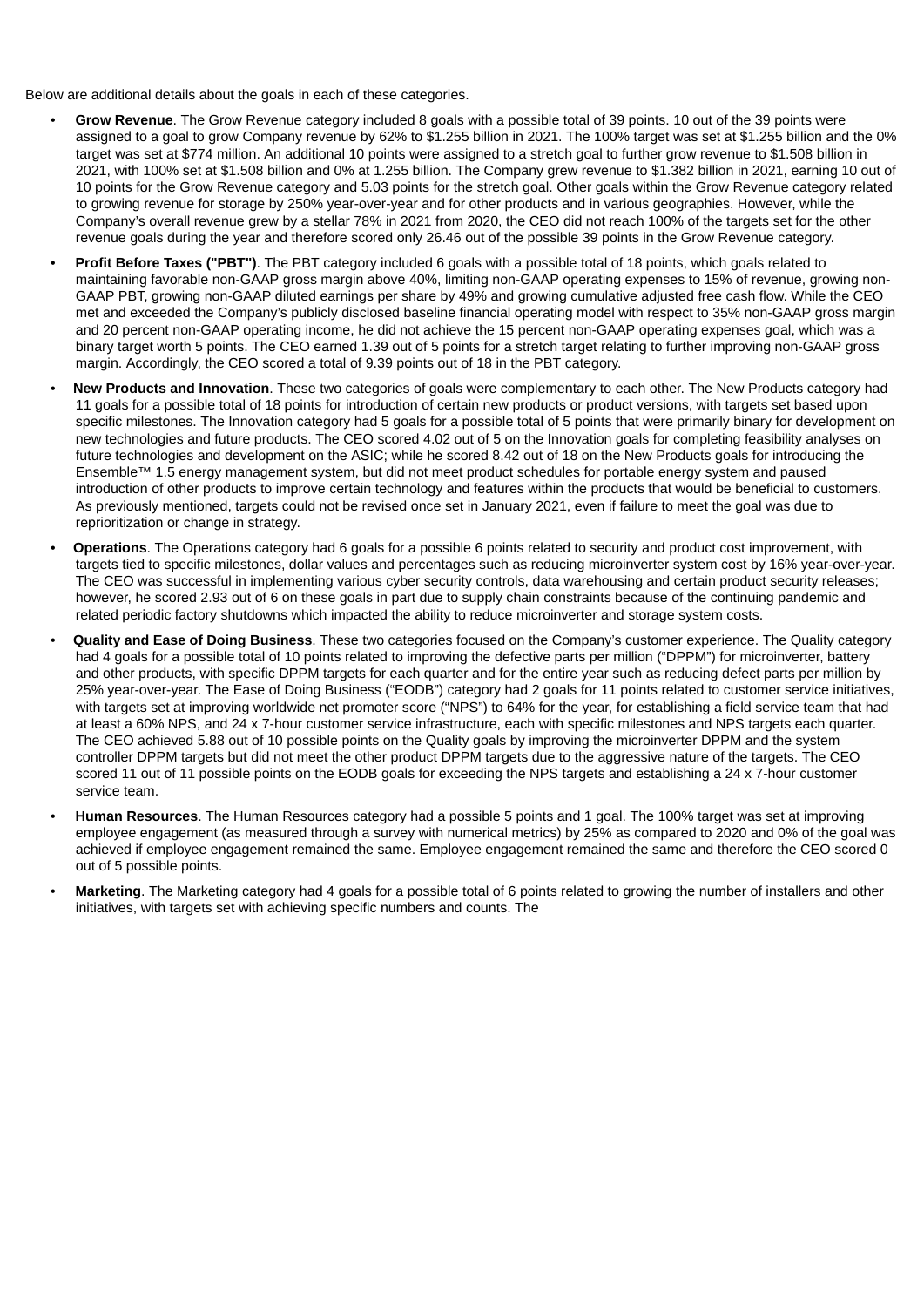CEO met the target for increasing the number of installers that were certified to install Ensemble energy management systems and nearly met the target for growing the number of installers. However, other initiatives were deprioritized and, as mentioned above, once set in January 2021, the goal targets could not be changed. Thus, the CEO scored 3.72 out of 6 possible points.

• **Mergers and Acquisitions**. The Mergers and Acquisitions had 2 binary goals for 2 points possible related to integrating acquired companies according to certain milestones that needed to be completed in each quarter, such as integrating employees and organizational structure, IT systems, websites, finance, contracts, intellectual property and other activities. The CEO achieved 2 out of 2 possible points because all milestones were met.

#### **The Quarterly NEO Goals for STIs were rigorous, formulaic and aligned with creating long-term shareholder value**

The CEO's quarterly goals for achieving the Annual CEO Goals were also forward looking and defined at the same time as the Annual CEO Goals in January 2021 (the "Quarterly CEO Goals"). The Quarterly CEO Goals formed part of the requirements in earning short-term incentives in the form of cash bonuses. No bonuses were paid irrespective of individual achievement if either (i) the CEO achieved less than 65 points on the Quarterly CEO Goals or (ii) the Company's quarterly non-GAAP PBT before bonus was zero. The Quarterly CEO Goals were intended to align the CEO, NEOs and all employees on the progress to be made on a quarterly basis towards achieving the Annual CEO Goals. At the beginning of each quarter, the NEOs set forward looking quarterly goals defined towards achieving the Quarterly CEO Goals and Annual CEO Goals. These goals followed the same structure as the Annual CEO Goals. For example, the CEO's Annual Goal to grow revenue by 62% to \$1.255 billion in 2021 had a 100 point target of \$290.9 million in revenue in the first quarter of 2021; \$301.1 million in the second quarter of 2021; \$315.5 million in the third quarter of 2021, and \$347.5 million in the fourth quarter of 2021. The Chief Financial Officer and the Chief Commercial Officer had these same quarterly goals and targets to grow revenue as the CEO, as well as their own individual goals. As another example, the Annual CEO Goal to maintain favorable non-GAAP gross margins above 40% had specific percentage targets each quarter; the Chief Operating Officer had the same quarterly goals and targets, as well as his own individual goals. The CEO and the NEO's performance on goals for each quarter was approved by the Compensation Committee after the end of each quarter. A further discussion of the quarterly goals is set forth on pages 29 – 32 of the Proxy Statement, and the actual quarterly score and bonuses received by the CEO and NEOs are found on pages 31 and 32 of the Proxy Statement and are set forth here again below, for reference.

Table of NEO quarterly scores:

| <b>Named Executive Officer</b> | <b>O1 Score</b> | O <sub>2</sub> Score | O <sub>3</sub> Score | <b>O4 Score</b> | Annual Score <sup>(1)</sup> |  |
|--------------------------------|-----------------|----------------------|----------------------|-----------------|-----------------------------|--|
| Badrinarayanan Kothandaraman   | 93.20           | 78.36                | 73.94                | 74.45           | 73.82                       |  |
| Eric Branderiz                 | 113.64          | 97.29                | 96.93                | 100.21          | 99.46                       |  |
| Jeffrey McNeil                 | 95.34           | 92.60                | 83.20                | 80.16           | 82.27                       |  |
| David Ranhoff                  | 106.77          | 88.75                | 103.30               | 87.38           | 94.68                       |  |

(1) Not used in determining STI but included for reference; reflects actual points earned on annual goals and are not an average of the quarterly goals.

#### Table of NEO Actual STIs paid:

| <b>Named Executive Officer</b> | 2021 Target<br>Annual<br><b>Bonus</b> |         | <b>O1 Actual</b><br><b>Bonus</b> |         | <b>O2 Actual</b><br><b>Bonus</b> |        | O <sub>3</sub> Actual<br><b>Bonus</b> |        | <b>O4 Actual</b><br><b>Bonus</b> |        | Aggregate<br>2021 Bonus |         | Aggregate<br>Bonus as % of<br>Target |  |
|--------------------------------|---------------------------------------|---------|----------------------------------|---------|----------------------------------|--------|---------------------------------------|--------|----------------------------------|--------|-------------------------|---------|--------------------------------------|--|
| Badrinarayanan Kothandaraman   | \$                                    | 450,000 | \$.                              | 118,481 | \$                               | 44.078 |                                       | 45.750 |                                  | 47.741 | -S.                     | 256.050 | 57 %                                 |  |
| Eric Branderiz                 |                                       | 300.000 |                                  | 96.310  |                                  | 36.484 |                                       | 39.984 |                                  | 42.840 |                         | 215.618 | 72                                   |  |
| Jeffrey McNeil <sup>(1)</sup>  |                                       | 284.299 |                                  | 63.885  |                                  | 27.455 |                                       | 41.505 |                                  | 34.268 |                         | 167.113 | 59                                   |  |
| David Ranhoff                  |                                       | 300.000 |                                  | 90.488  |                                  | 33.281 |                                       | 42.611 |                                  | 37.355 |                         | 203.735 | 68                                   |  |

(1) Reflects an annual base salary of \$316,260 from January 1 to March 31, 2021 and an annual base salary of \$400,000 starting April 1 through the end of fiscal year 2021.